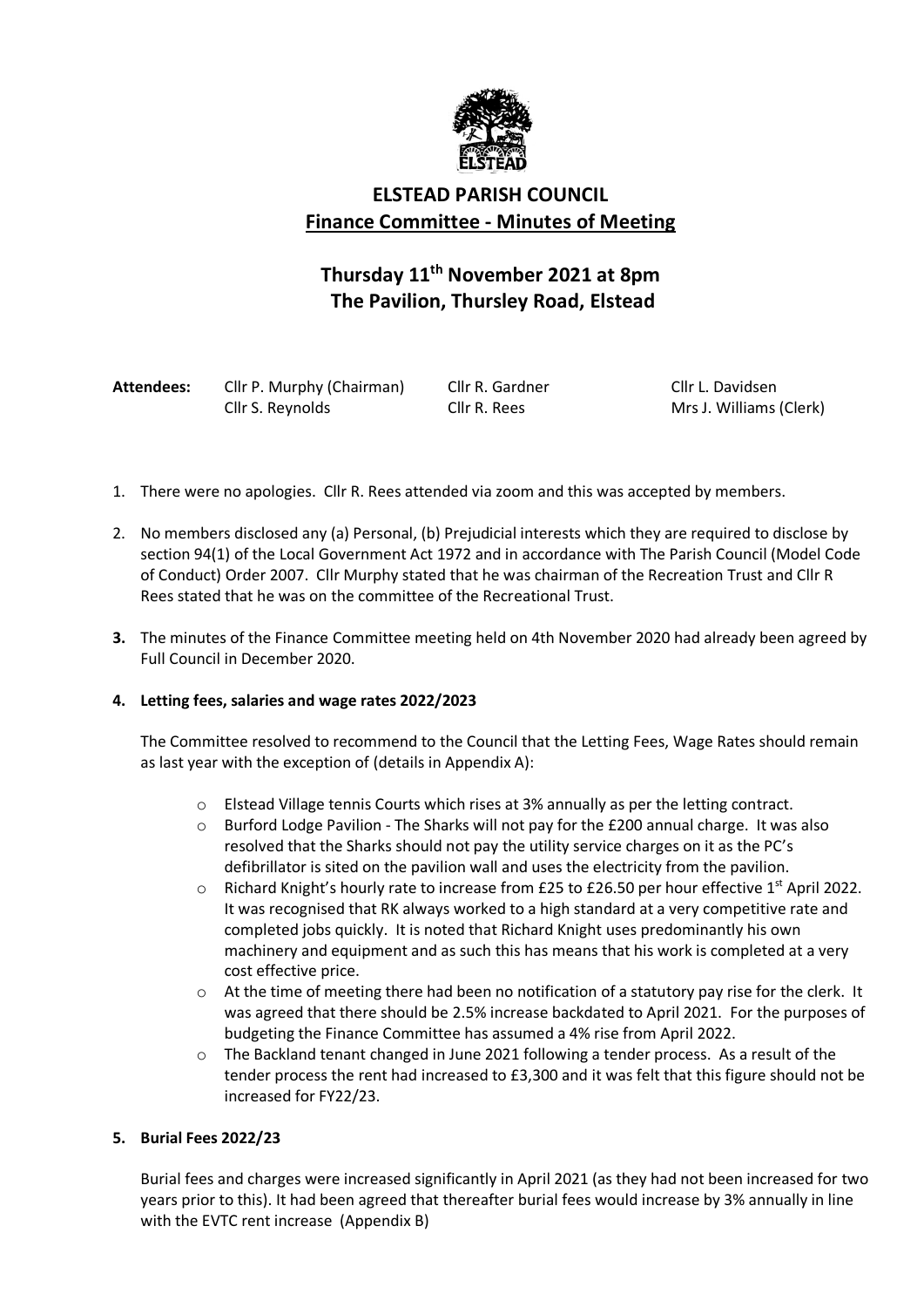#### **6. Budget 2022/23**

Detailed discussion took place regarding the costs for inclusion in the budget for 2022/23. All paperwork had been circulated in advance of the meeting and the clerk had included the year end projections for FY21/22. Where possible the clerk had obtained actual costs for 22/23.

The main items for discussion were:

- The Compensatory Grant and Local Support Grant have both been phased out. This means that there is a loss of income of £1,360 for FY22/23. The sub committee would like to note that were it not for the loss of this grant the precept would only have to have been increased by +2%.
- The VAT reimbursement will be marginally higher than FY1/22 as there will be slightly more expenditure on VAT rated items.
- Grants and Donations the budget allocation remains at £5,000 as EPC wants to ensure it is supporting those community services which provide help and support to a number of Elstead residents.
- Playground equipment an amount of £3,000 has been included in case an item needs replacing and £2,000 towards any new equipment. It is recognised that this is a small amount and any residue will need to be raised via county/borough funds and/or charitable donations.
- Special Projects a number of special projects have been identified including: Our Elstead (£1,000), Jubilee Village wide events (£2,000), electricity to the village green (£7,500), FP64 (£2,000), CCTV maintenance/service (£200), ROW clearance (£1,000) and Burford Lodge maintenance (£500).
- Neighbourhood Plan an amount of £1,000 has been budgeted to advertise the referendum. It is noted that the Regulation 16 and subsequent Inspection will be funded by WBC.
- Grass cutting an amount of £9,500 has been allocated in line with FY21/22. Despite rising fuel costs the contractor has advised that prices for Elstead will be held in 2022.
- To cover wear and tear and ensure that insurance and risk assessments are in place, football pitches will be available to hire for private use.
- It was resolved to increase the chairman's allowance in recognition of the amount of time given to this role.

The Committee resolved to recommend to the Council that the 2022/23 estimated income and expenditure budget figures should form the basis on which the Precept is determined. The sub committee's figures assumed that there are currently limited funding / revenue streams available to which the PC can apply. Therefore in order to achieve the work that EPC has planned (which includes works formerly undertaken by SCC and WBC) the precept will need to be raised by 5% to bridge the gap between income and expenditure. Based on these calculations, the finance committee's recommendation is that the Precept amount for 2022/2023 should be increased from £67,500 to £70,750 (Appendix C)

Meeting closed at 9.30pm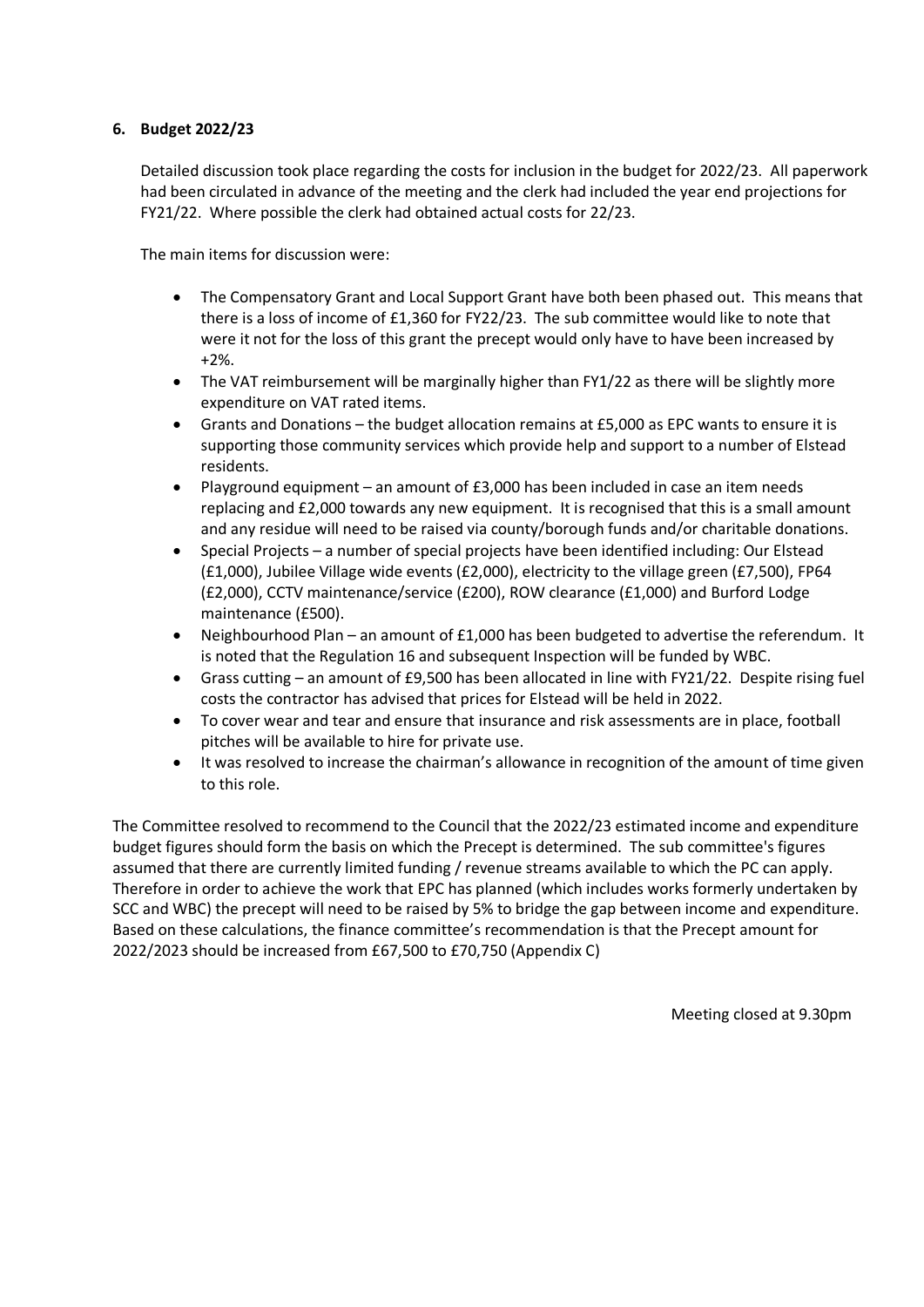#### **LETTING FEES, SALARIES & WAGE RATES 2022-2023**

#### **ELSTEAD FOOTBALL CLUB £200 per year**

*Subject to review at agreed stage but cost set at £200.00 per year which will be waved.* 

#### **OTHER FOOTBALL CLUBS - BURFORD LODGE**

*The rate for the 2021-2022 seasons to be agreed as may be applicable with the Clubs that are able to play.*

| <b>CEMETERY SUPERINTENDENT</b> | £30.00 per interment and £20.00 attendance on |  |
|--------------------------------|-----------------------------------------------|--|
|                                | stonemasons from 1.4.2022 to 31.3.2023.       |  |

**ELSTEAD TENNIS CLUB £1,909.73 annual rent from 24/6/2021** *Existing Courts, New Pavilion, Grounds & additional 2 courts. To be reviewed in May 2022 as lease sates that rent should have been increased by 3% annually.* 

| <b>CLERK'S REMUNERATION</b> | £18,482 per annum plus £15 per month home working                                                |
|-----------------------------|--------------------------------------------------------------------------------------------------|
|                             | <b>allowance</b> £17.09 per hour based on 25 hours per week - £1510 per month net excluding HMRC |
| contributions.              |                                                                                                  |

| <b>VILLAGE HANDYPERSON</b>  | £26.50 per hour effective 1st April 2022                                                                  |
|-----------------------------|-----------------------------------------------------------------------------------------------------------|
| <b>CHAIRMAN'S ALLOWANCE</b> | £500.00 per annum                                                                                         |
| <b>MEMBERS ALLOWANCE</b>    | £30.00 per annum                                                                                          |
| <b>BACKLAND FIELD RENT</b>  | £3,300 per annum plus actual water costs                                                                  |
| <b>BACKLAND AGENTS FEES</b> | £125 (incl VAT)                                                                                           |
| <b>ALLOTMENTS RENT</b>      | £200 per annum plus actual water costs                                                                    |
| <b>JUNIOR PITCH HIRE</b>    | £50 per football pitch per session. Insurance and risk<br>assessment to be provided for private hire use. |
| <b>SENIOR PITCH HIRE</b>    | £75 per football pitch per session. Insurance and risk<br>assessment to be provided for private hire use. |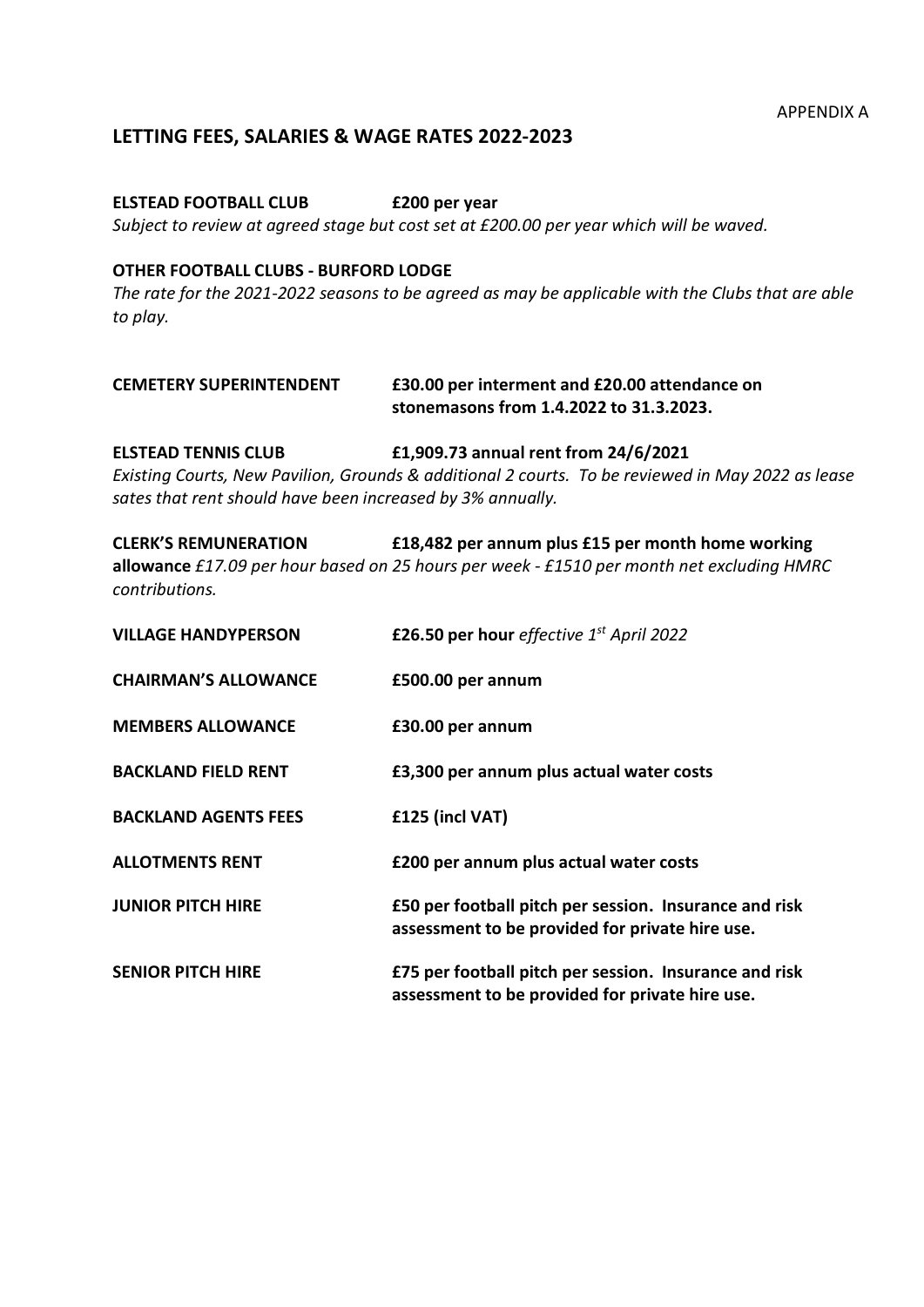## BURIAL FEES (from 1st April 2022) - WOOLFORDS LANE CEMETERY, ELSTEAD

### **INTERMENTS**

|          | been granted: |                                                                                        | For the interment in a grave in respect of which an exclusive right of burial has not                                                                          |                  |
|----------|---------------|----------------------------------------------------------------------------------------|----------------------------------------------------------------------------------------------------------------------------------------------------------------|------------------|
| (i)      |               | did not exceed one month.                                                              | of the body of a still born child, or of a child whose age at the time of death                                                                                | £0               |
| (ii)     |               | did not exceed 7 years                                                                 | of the body of a child whose age at the time of death exceeded one month but                                                                                   | £0               |
| (iii)    |               | did not exceed 17 years                                                                | of the body of a person whose age at the time of death exceeded 7 years but                                                                                    | £0               |
| (iv)     |               |                                                                                        | of the body of a person whose age at the time of death exceeded 17 years.                                                                                      | £320             |
| granted: |               |                                                                                        | For the interment in a grave in respect of which an exclusive right of burial has been                                                                         |                  |
| (i)      |               | did not exceed one month.                                                              | of the body of a still born child, or of a child whose age at the time of death                                                                                | £0               |
| (ii)     |               | did not exceed 7 years                                                                 | of the body of a child whose age at the time of death exceeded one month but                                                                                   | £0               |
| (iii)    |               | did not exceed 17 years                                                                | of the body of a person whose age at the time of death exceeded 7 years but                                                                                    | £0               |
| (iv)     |               |                                                                                        | of the body of a person whose age at the time of death exceeded 17 years.                                                                                      | £276             |
|          |               | Any interment in a vault                                                               |                                                                                                                                                                | £432             |
|          |               | burial has been granted.                                                               | For the interment of a cremated remains in a grave of which an exclusive right of                                                                              | £73              |
|          |               |                                                                                        | For the interment of an urn or casket containing the cremated remains of a child or<br>person in a grave 610mm by 610mm at a depth not exceeding 1.219 metres. | £73              |
|          |               | <b>EXCLUSIVE RIGHTS OF BURIAL IN EARTHEN GRAVES:</b>                                   |                                                                                                                                                                |                  |
| 1.       |               |                                                                                        | For the exclusive right of burial in perpetuity, 50 years renewable                                                                                            |                  |
|          | (b)           | (a) in a grave 1.219m by 914mm (child under 8 years)<br>in a grave $2.743m$ by $914mm$ |                                                                                                                                                                | £243<br>£430     |
| 2.       |               | 610mm in perpetuity, 50 years renewable                                                | For the exclusive right of burial or cremated remains in a grave 610mm by                                                                                      | £165             |
|          | renewable in: | <b>WALLED GRAVES AND VAULTS:</b>                                                       | For the right to construct and for the exclusive right of burial in perpetuity 50 years                                                                        |                  |
|          | (i)           | a walled grave                                                                         | 2.743m by 1.219m                                                                                                                                               | £1,101           |
|          |               |                                                                                        | 2.743m by 2.438m                                                                                                                                               | £2,204           |
|          | (ii)          | a vault, no exceeding 2.438m in depth:                                                 |                                                                                                                                                                |                  |
|          |               | (a)                                                                                    | 2.743m by 2.438m                                                                                                                                               | £3,017           |
|          |               | (b)<br>(c)                                                                             | 2.743m by 3.658m<br>2.743m by 4.877m                                                                                                                           | £4,081<br>£6,034 |
|          |               |                                                                                        |                                                                                                                                                                |                  |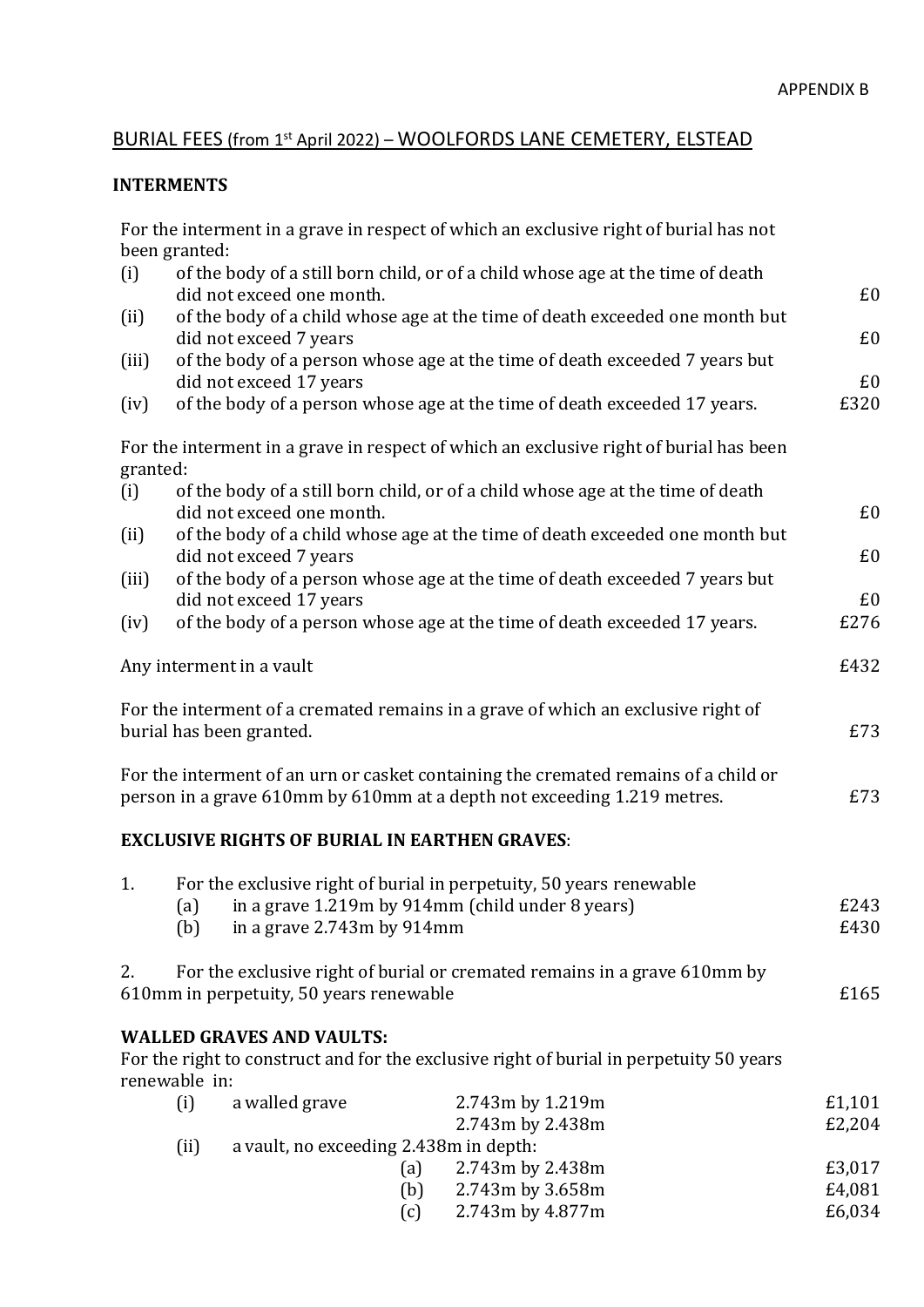## KERBS, MONUMENTS, GRAVESTONES, TABLETS AND MONUMENTAL INSCRIPTIONS

For the right to erect or place on a grave or vault in respect of which the exclusive right of burial has been granted.

| (i)                          | a flat stone not exceeding 1.829m by 914mm<br>a flat stone exceeding either or both of the above<br>kerbs not exceeding 1.9812m x 762mm                                                                | £183<br>£275<br>£127      |
|------------------------------|--------------------------------------------------------------------------------------------------------------------------------------------------------------------------------------------------------|---------------------------|
| (ii)                         | a headstone, footstone, book or cross<br>not exceeding 457mm in height<br>(a)<br>exceeding 457mm but not exceeding 762mm in height<br>(b)<br>exceeding 762mm but not exceeding 1.371m in height<br>(c) | £73<br>£102<br>£181       |
| (iii)<br>(iv)<br>(v)<br>(VI) | a vase, not exceeding 406mm in height<br>a tablet on any grave or vault<br>for each inscription after the first one<br>for repairs to any of the above                                                 | £73<br>£181<br>£73<br>£73 |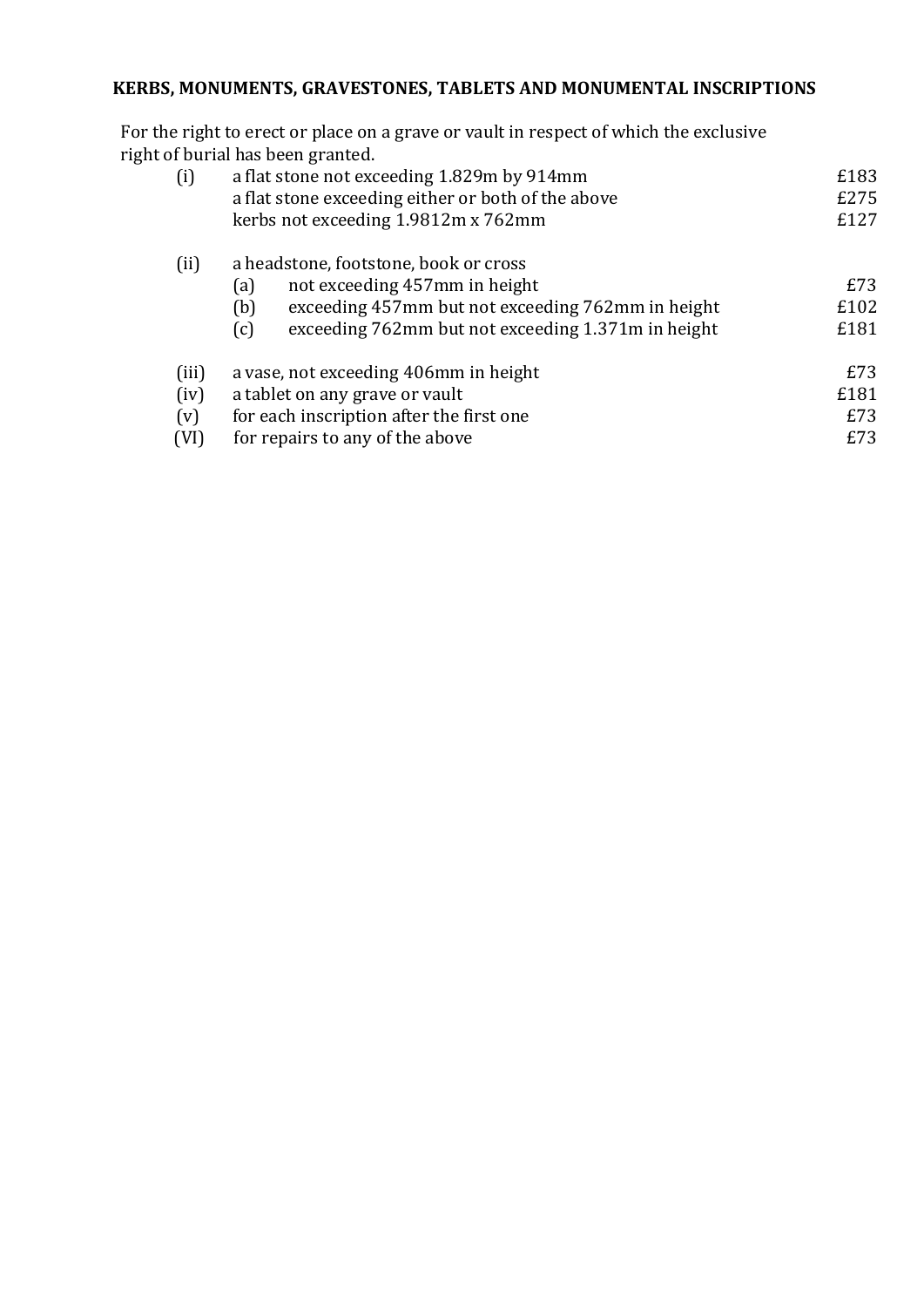# **Elstead Parish Council 202 2 -202 3 Budget**

| <b>Activity</b>                                    |                        |
|----------------------------------------------------|------------------------|
|                                                    |                        |
| <b>Grant Aid</b>                                   | £0.00                  |
| Interest/Dividends                                 | £0.00                  |
| Precept                                            | £70,750.00             |
| <b>Thursley Road Trust Ground</b>                  | £1,884.34              |
| <b>EVAA</b>                                        | £200.00                |
| <b>Compensatory Grant</b>                          | £0.00                  |
| <b>Local Support Grant</b>                         | £0.00                  |
| Refunds                                            | £0.00                  |
| <b>VAT Reimbursement</b>                           | £10,000.00             |
| Cemetery payments                                  | £3,000.00              |
| Rents                                              | £5,409.73              |
| <b>Smiths Charity</b>                              | £3,000.00              |
| Services / Donations / Transfer                    | £600.00                |
| Playgrounds / Recreational Repairs PIC             | £0.00                  |
| Neighbourhood Plan (NHP)                           | £0.00                  |
| <b>Total Receipts</b>                              | £94,844.07             |
| Salaries and expenses                              |                        |
| <b>HMRC</b>                                        | £18,910.51             |
| Salary preparation                                 | £6,969.22              |
| Pension                                            | £350.00<br>£0.00       |
| Fees - SCAPTC now SSALC                            |                        |
| Grants/payments/donations                          | £850.00                |
| <b>Insurance Premiums</b>                          | £5,000.00<br>£1,300.00 |
| Playground inspection fee                          | £900.00                |
| Playground equipment (new)                         | £2,000.00              |
| Playground maintenance (preserving old)            |                        |
| Admin Expenses & legal                             | £3,000.00<br>£500.00   |
| Website                                            | £500.00                |
| Hire of Hall                                       | £500.00                |
| <b>Audit Fees</b>                                  | £1,000.00              |
| Loan replayment                                    | £1,884.34              |
| Pension / signs                                    | £600.00                |
| <b>Burial attendance</b>                           | £90.00                 |
| Special projects (Our Elstead)                     | £1,000.00              |
| Special projects Jubilee                           | £2,000.00              |
| Special projects (electricity to VG)               | £7,500.00              |
| Special projects (ROW clearance)                   |                        |
| cctv mantenance                                    | £1,000.00              |
| Special projects(b/ways, cycle track, ramp)        | £200.00                |
|                                                    | £2,000.00              |
| Special projects(B/Lodge work)                     | £500.00                |
| Defibrilator                                       | £500.00                |
| Election costs                                     | £0.00                  |
| Chairmans allowance                                | £500.00                |
| Members allowance                                  | £240.00                |
| Neighbourhood Plan                                 | £1,000.00              |
| General maintenance RK                             | £4,000.00              |
| recreational grounds maintenance active<br>grounds | £2,000.00              |
| War memorial (inc. repairs)                        | £50.00                 |
| Burial grounds & buildings maintenance             | £1,000.00              |
| <b>Grass Cutting</b>                               | £9,500.00              |
| Tree surgery / works                               | £3,000.00              |
| Bin Emptying Burford Lodge Rec only x's 2 bins     | £650.00                |
| Water                                              | £600.00                |
|                                                    |                        |